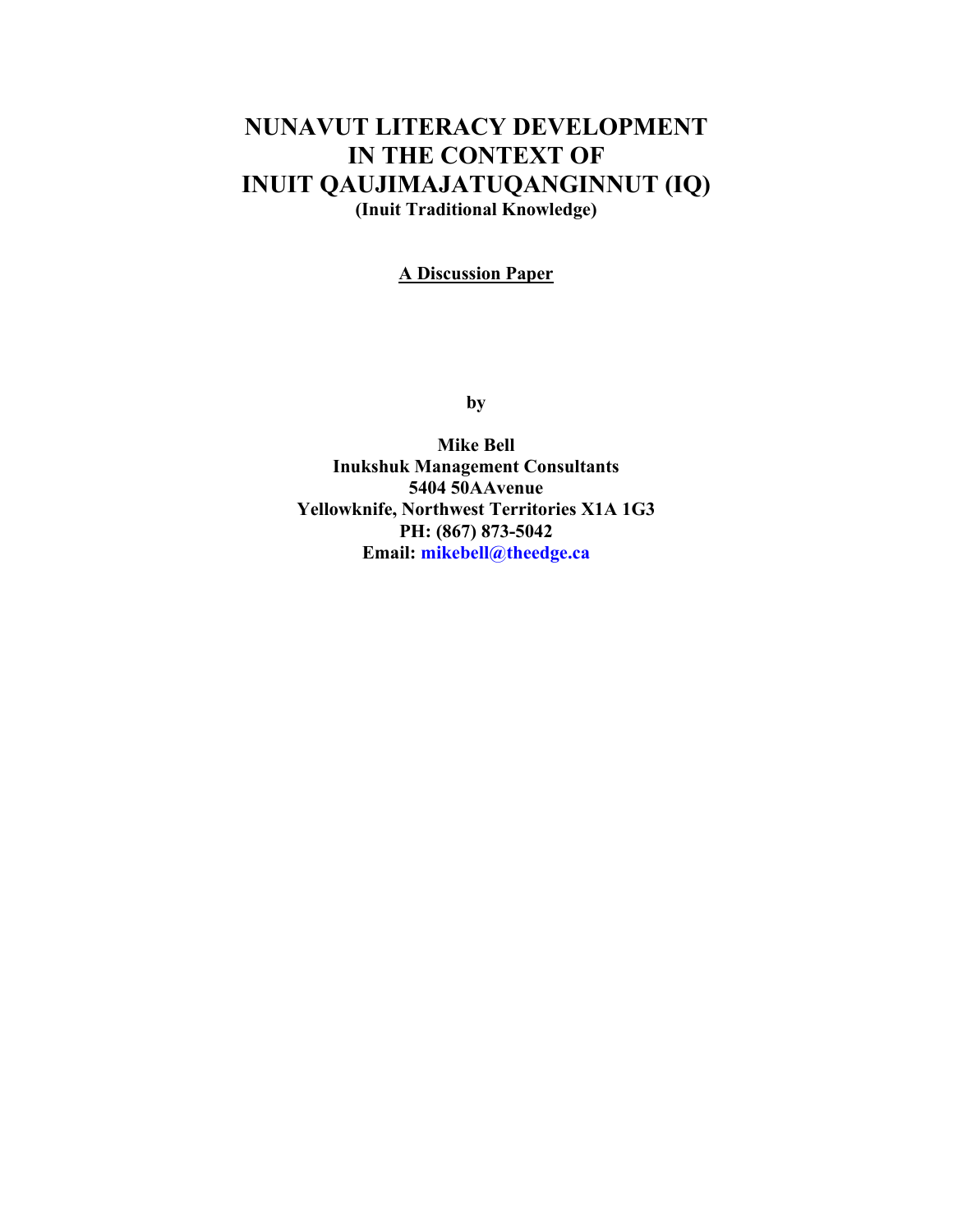### **INTRODUCTION**

In May, 2002 I served as a group animator for a family literacy workshop, sponsored by the Nunavut Literacy Council, in Cambridge Bay, Nunavut.<sup>1</sup> During the workshop, staff gave a presentation on the literacy workshops they are delivering in Inuit communities. One of the issues that arose in discussion after the presentation was how to relate literacy to the traditional Inuit Culture—a culture in which there was an absence of literacy—in terms of the usual understanding of literacy meaning the ability to read and write.

The issue is important. Literacy educators recognize that it is not enough to simply try and teach the ability to read and write. All learning occurs within a 'learning context"—a framework within which the skills have meaning. One must adopt an existing learning framework or create one. The learning context must be culturally relevant. If it is not, then by default the learning context will be the context of the dominant Qallunaat Culture.<sup>2</sup> Since this culture does not need or use the Inuktitut language, literacy development could result in the loss of the Inuit language and the consequent deterioration of the Inuit Culture.

The importance of a learning context emerged during the workshop as participants defined the meaning of literacy.

*"Literacy is a skill that enables people to interpret and effectively respond to the world around them. Based upon language development from birth, it includes the ability to learn, communicate, read and write, pass on knowledge and participate actively in society*."

As I listened to the discussion, two things occurred to me.

First, though Inuit in the past may not have had the ability to read and write, they did have a sophisticated language, Inuktitut, along with the ability to learn, to communicate, to pass on knowledge and to participate actively in society. They also had an ingenious ability to interpret and effectively respond to the world around them. So much so, that they are admired throughout the world for their ability to have survived and flourish for thousands of years in what is undoubtedly the harshest environment on the earth.

Second, it occurred to me that Inuit Traditional Knowledge ("Inuit Qaujimajatuqanginnuit" or "IQ" for short) was precisely the context that could facilitate the development of the modern skills of reading and writing—if literacy instructors could find a way of translating this knowledge into the modern era and have it do for today's Inuit what it did for their ancestors.

For several years preceding the workshop in Cambridge Bay I'd had the opportunity to become acquainted with IQ. I'd spent a great deal of time working with Community Justice Committees<sup>3</sup> in Nunavut, trying to assist them to find a way of restoring their traditional ways of resolving conflicts and maintaining them as a parallel Community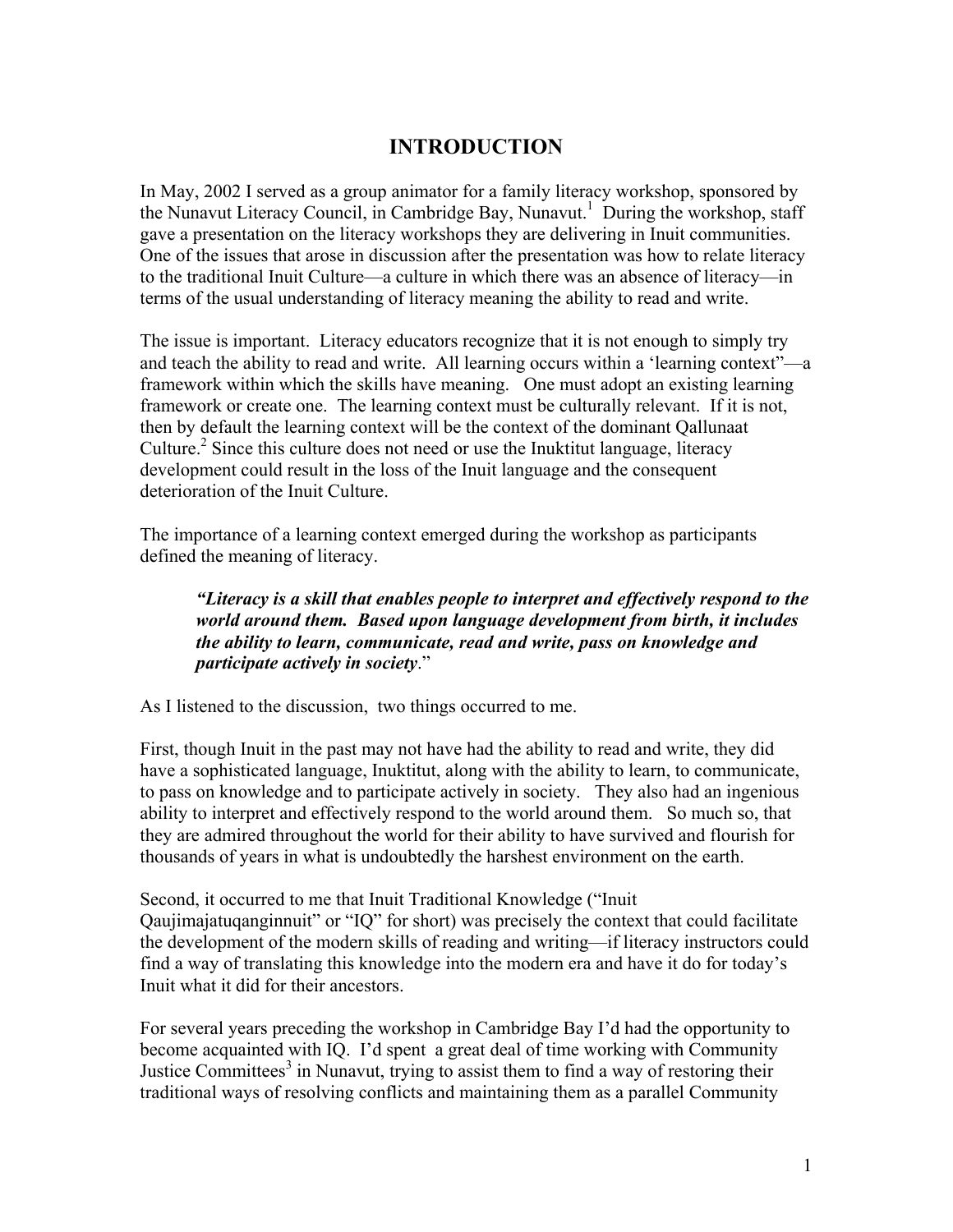Justice System to the Criminal Justice System. More recently I had been invited to work with members of an Inuit IQ Task Force. It had a mandate to help the Nunavut government incorporate IQ into its day to day operations. Both of these projects had a similar purpose: to bring the past forward into the modern age as a context for learning and problem solving. This seemed to be precisely the same challenge now facing the Nunavut Literacy Council.

My purpose in this paper is to explore ways and means by which the basic values and principles of IQ can be brought forward to serve as a useful learning context for the development of modern literacy. But before proceeding, a brief comment about myself and my purpose.

I am not an expert in literacy, nor an expert in either the Inuit Culture or its traditional knowledge. The observations I pass on have come from my limited experience with traditional elders who lived on the land and with the "younger Inuit elders"—those with both a knowledge of the wisdom of their elders and a knowledge of modern organizations, systems and governance structures. It is this latter group, often unrecognized, who have a passion for their culture and are working to bring the best of the past into the present in an effort to create a modern Inuit society.

My effort in this paper is not to create a new learning approach but, simply, to create some linkages—to provide some ideas on how traditional knowledge might serve as a foundation and learning context for teaching literacy skills in Nunavut.

This paper takes the form of a discussion paper in the hope that those who are much more knowledgeable than I am will take the discussion further.

## **THE FALL AND RISE OF INUIT QAUJIMAJATUQANGINNUT (IQ)**

Though it has become commonplace to translate the Inuktitut term "Inuit Qaujimajatuqanginnut" as "traditional knowledge" the term does not simply refer to past knowledge." More properly the term is defined as *The Inuit way of doing things: the past, present, and future knowledge of Inuit Society*.

Thus the concept is dynamic. IQ is not a collection of rules or precepts set in stone. It is a set of values passed from generation to generation through oral tradition and found in the hearts and minds of a people. What is happening today—the way families, communities, Inuit organization and the Nunavut government define what it means to be Inuit becomes the "traditional" knowledge of the future.

Because many people tend to see IQ as a thing of the past—something residing exclusively in the minds and hearts of the elders-- it is having difficulty finding its place and role in modern Inuit society. We can understand why by retracing the fall and rise of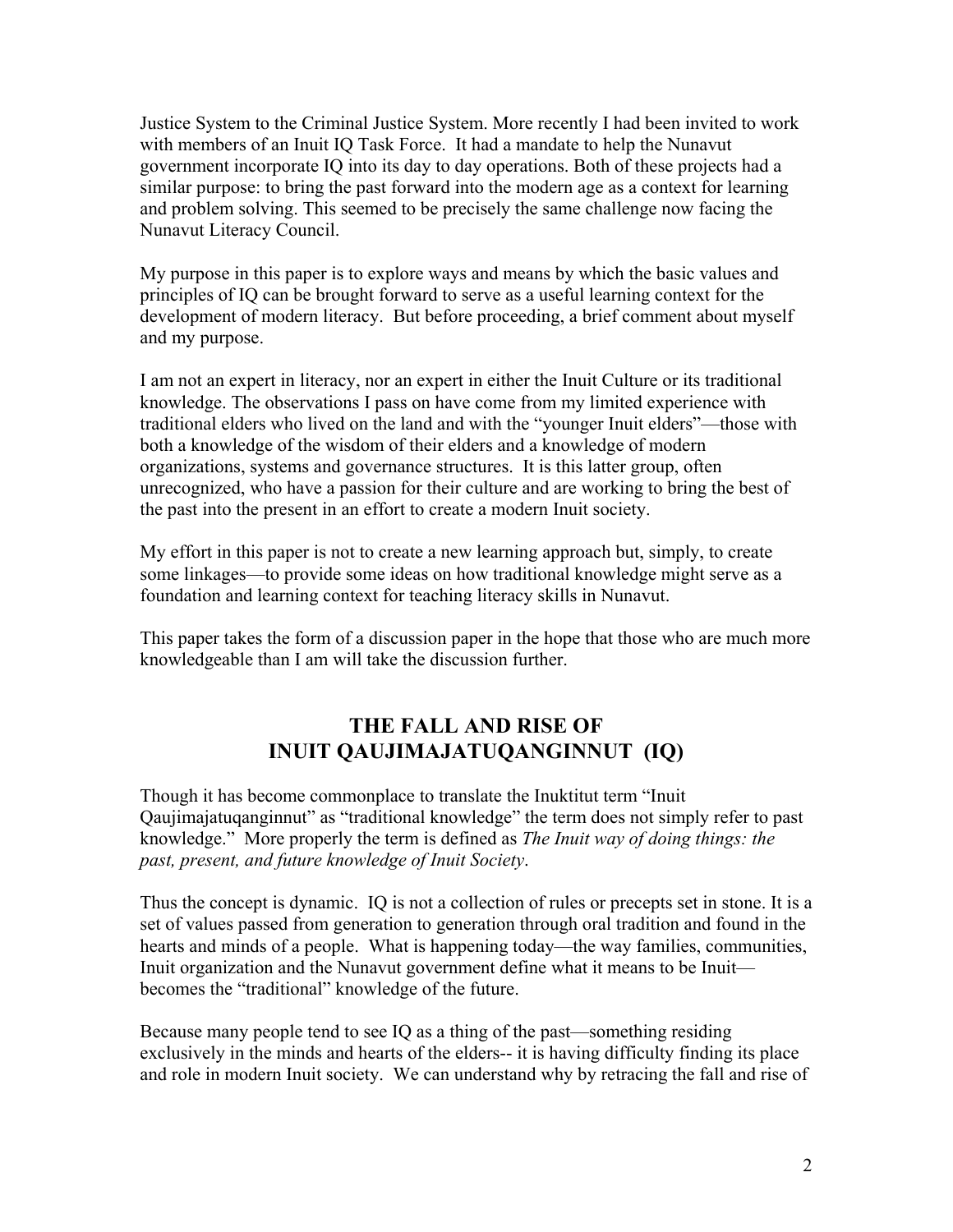IQ over the past sixty years. The following illustration illustrates what happened to IQ in terms of learning.



#### **THE TWO WAYS OF LEARNING IQ and School Learning**

We can divide the history of the Inuit in Nunavut into three stages: 1) life on the land extending back for thousands of years up until the 1950s; 2) life in settlements, extending from the 1950s (in some cases from the early 1960s); and life in Nunavut, extending from 1999—the creation of Nunavut—into the future.

When people lived on the land, the land itself, the family, and the small extended family or community were the source of learning—they were "the classroom." The "teachers" were the parents and elders. Wisdom and experience was passed on from generation to generation. Pedagogy was strongly based upon modeling, observation and practice.

When people moved into settlements in the 1950s and early 1960's they encountered another kind of learning system, the Qallunaat education system based upon schools. Learning took place in the classroom. The teachers were usually Qallunaat teachers hired from the south. Their pedagogy was based upon oral instruction, written texts and memorization. While parents and elders still had some influence, their influence as teachers was very much limited. Traditional ways of learning were marginalized (signified on the chart above by the dotted line). One of the consequences was the destruction of the traditional learning context and an attempt, by a dominant Qallunaat culture, to replace it with a new learning context—the school-based learning context. As a result, today's youth find themselves caught between two learning contexts reflecting two different cultures.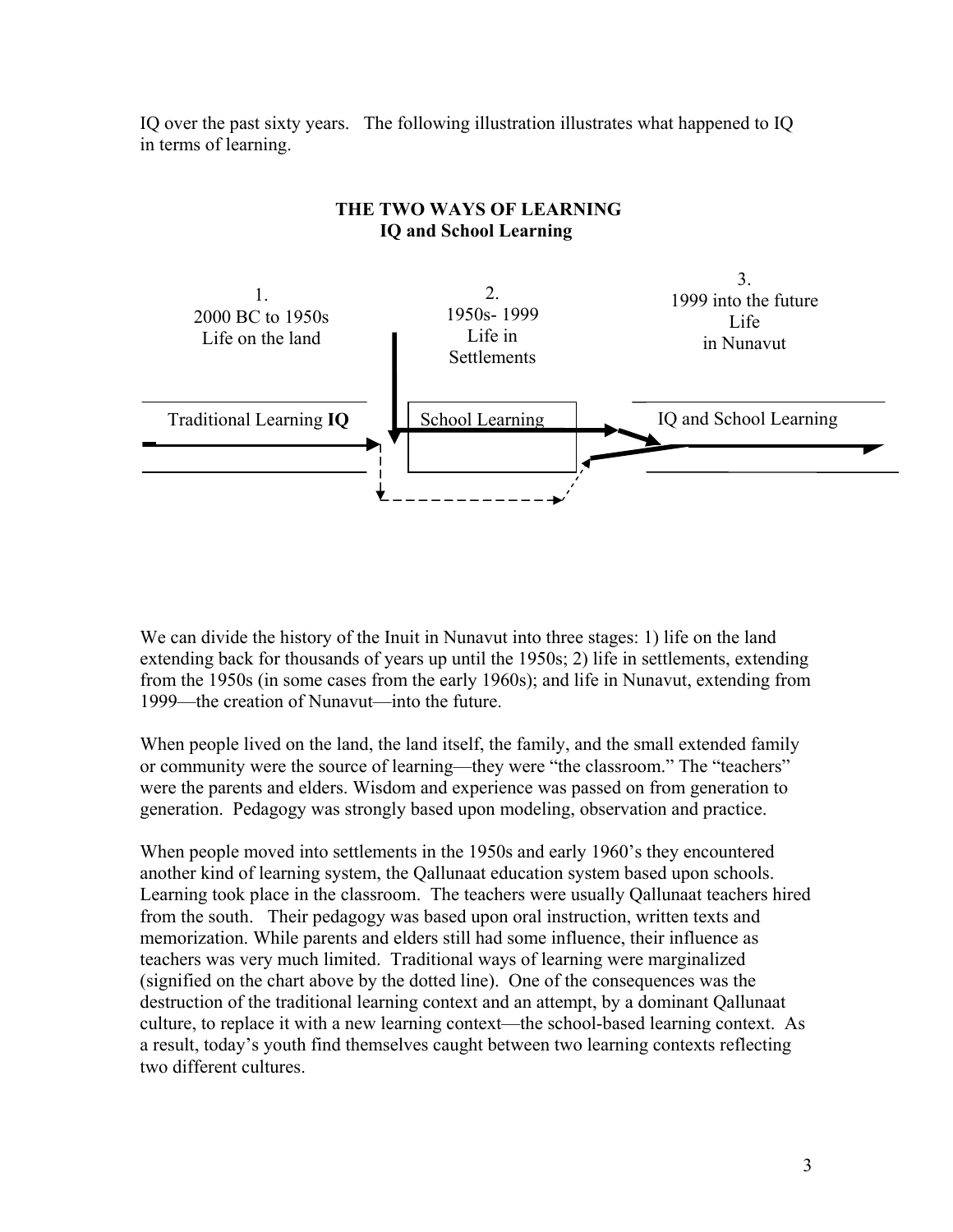With the coming of Nunavut, the Government of Nunavut has committed itself to creating an *Inuit* Public Government. One of the ways of doing this is to bring into the present the traditional knowledge (IQ) and use it as a part of the context for modern systems. Thus, ideally, there will be a blending of the new with the old. $4$ 

## **THE NATURE OF IQ: RELATIONSHIPS AND VALUES**

IQ is part of the Inuit culture. A culture is a total body of traditions borne by a society and transmitted from generation to generation. It includes norms, values, and standards by which people act, view the world and give it meaning.

As I will show in what follows, the essence of the Inuit Culture is a set of four basic relationships. It is these relationships that are the life-principle of the culture. They are what make the culture a culture. The culture grows and flourishes through the preservation and strengthening of these relationships.

The relationships manifest themselves in certain values or guiding principles. According to Jaypeetee Anakak,<sup>5</sup> there are six key values. These signify "the Inuit way of doing things."

Together, the relationships and the guiding principles constitute Inuit Qaujimajatuqanginnut—or IQ.

At the risk of oversimplifying things, we can link the relationships to the guiding principles in the following manner.

#### *1. The Relationship with the Land.*

In many respects this is the *primordial* relationship (the first relationship and the one from which the others flow). It is the thousands of years of living and surviving on the land that is the foundation of the Inuit culture.

Inuit Cosmology (traditional stories of how the Earth was created and how the people came into existence and continue to develop) stresses an intimate relationship between people and animals.<sup>6</sup> The human community is part of the greater earth community. Inuit concept of the relationships of people to the land and its species seems to closely parallel the belief of other aboriginal peoples that the people and animals form a single community. This idea is best summed up in the traditional North American definition of community as: "*An intimate relationship with all living things, both animate and inanimate."*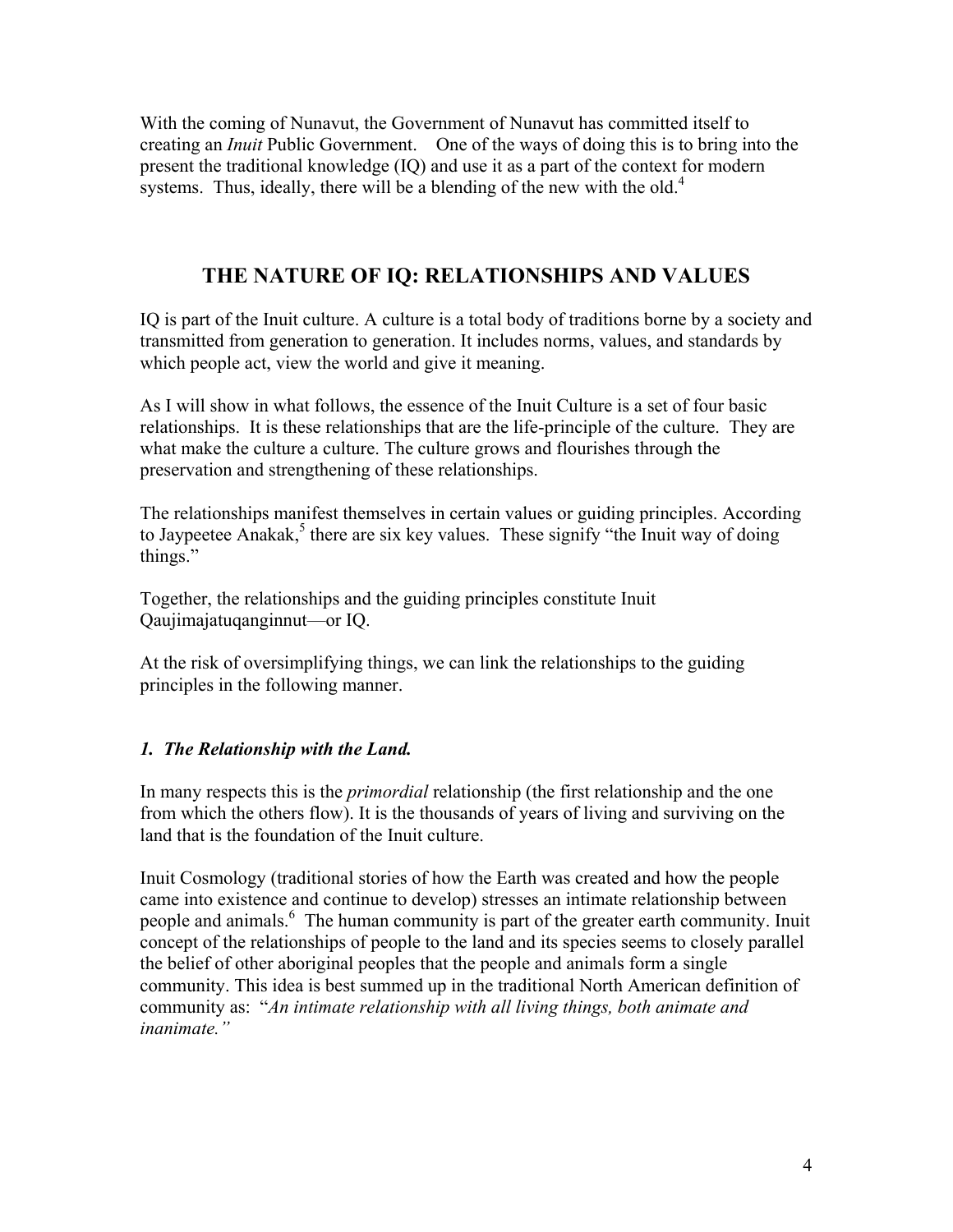It is the Inuit experience with the land that is the source of Inuit learning, healing, nourishment, propagation and child rearing. It is the respectful relationship with the land and its species that is the core of traditional Inuit spirituality

### *Principles*

- *Avatittinnik Kamattiarniq* is the concept of "environmental stewardship." But, the concept goes well beyond the modern concept of environmental protection or land and wildlife management. Deep within the concept is the idea that the land and its animals have "rights" that must be respected.
- *Qanuqtuurniq*) is the concept of being resourceful to solve problems. It is the ability to survive on the land through an ability to improvise with what is at hand that is the source of all fulfillment and self-realization. It is what makes an Inuk and Inuk.

### *2. The Relationship with One's Family.*

The family kinship model is fundamental to Inuit Culture. The family provides the environment within which children grow and develop, families prosper, marriages take place, elders are cared for, communities and coalitions are formed so the group can survive. In all respects, the family comes first.

### *Principle*

• *Pijitsirnjiq* is the concept of serving and providing for. It expresses the obligation and responsibility to the family and its survival—and by extension to other members of the community. It is one of the fundamental characteristics of the leader in Inuit society.

### *3. The Relationship with One's Own Inner Spirit*

As the child grows into an adult in the family context, he or she must develop a strong sense of inner worth and personal identity. Part of this discovery of "who I am" brings with it an awareness that "I must have a purpose or direction in my life." Along with this sense of purpose comes an awareness of responsibility.

### *Principle*

• *Pilnimmaksarniq* is the passing on of knowledge and skills through observation, doing and practice. Because of the lifestyle on the land in harsh conditions, the child must be able to adapt to continually changing situations, learn the art of discipline, and become prepared to take his or her rightful role in the family and community. The concept of skill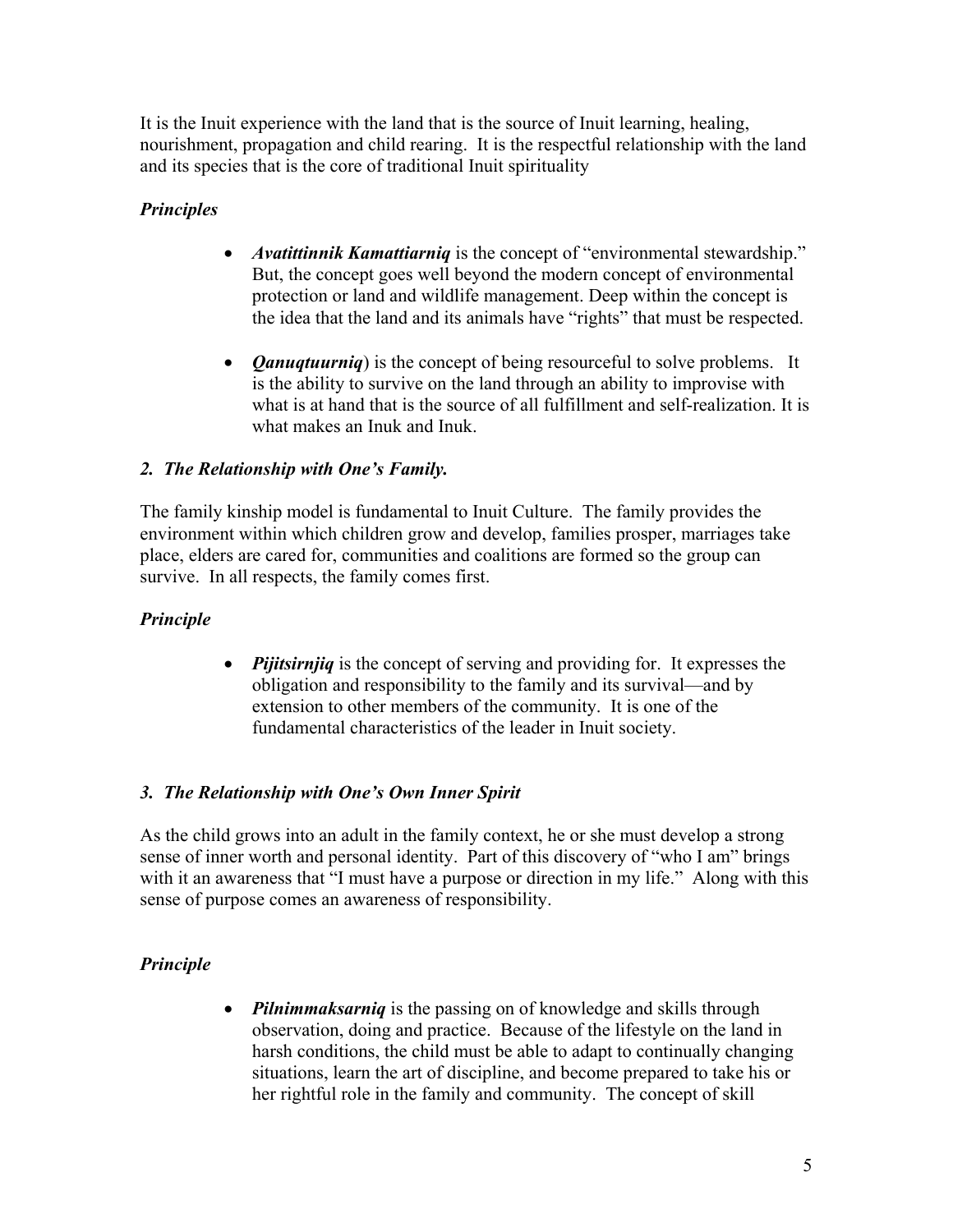development and knowledge acquisition (what we would call today, "capacity building,") strengthens the sense of personal identity and worth.

#### *4. The Relationship with One's Own Social Grouping (the community or organization) and Between Social Groupings*.

As the child grows, he or she must be able to relate to others outside the immediate family. The development of relationships with others—social grouping and organization within and outside the community—helps ensure the survival of the group. These relationships are critical for the survival of the family and the community. And they are more than a practical necessity; they are firmly rooted in the culture, they are an expression of the culture. One of the traditional teachings of many aboriginal elders is that the community and its organizations will only be as strong as the culture; and the culture will only be as strong as the community and its organizations.

### *Principles*

- *Piliriqatigiingiq* is the concept of collaborative working relationships- working together for a common goal.
- *Aajiiqatigiingniq* is the Inuit way of decision-making. The term refers to comparing views or taking counsel or the concept of consensus decisionmaking. Though these two principles are essential to many aspects of Inuit Culture, they seem to have a special significance to leadership.

In linking these principles of IQ to essential relationships, we wish to note that our divisions may be somewhat arbitrary. Both the relationships and the principles are integral to the culture as a whole. Together they form the bedrock foundation and the context for Inuit Culture and for IQ.

## **APPLYING IQ TO LITERACY The Need to Reframe**

How do we use IQ as a context for teaching literacy?

We cannot simply take the values that emerged out of centuries of living on the land and try to force them into a totally new environment—life in settlements and the realities of modern society. We have to go through a transitional step—a step I call reframing.

#### *A frame is a living context within which we send, receive, and interpret messages, establish relationships, view the world and give it meaning.*

Each one of us has our own personal frame—we carry it with us. It surrounds us and helps define us as a unique individual. It contains physical emotional, psychological and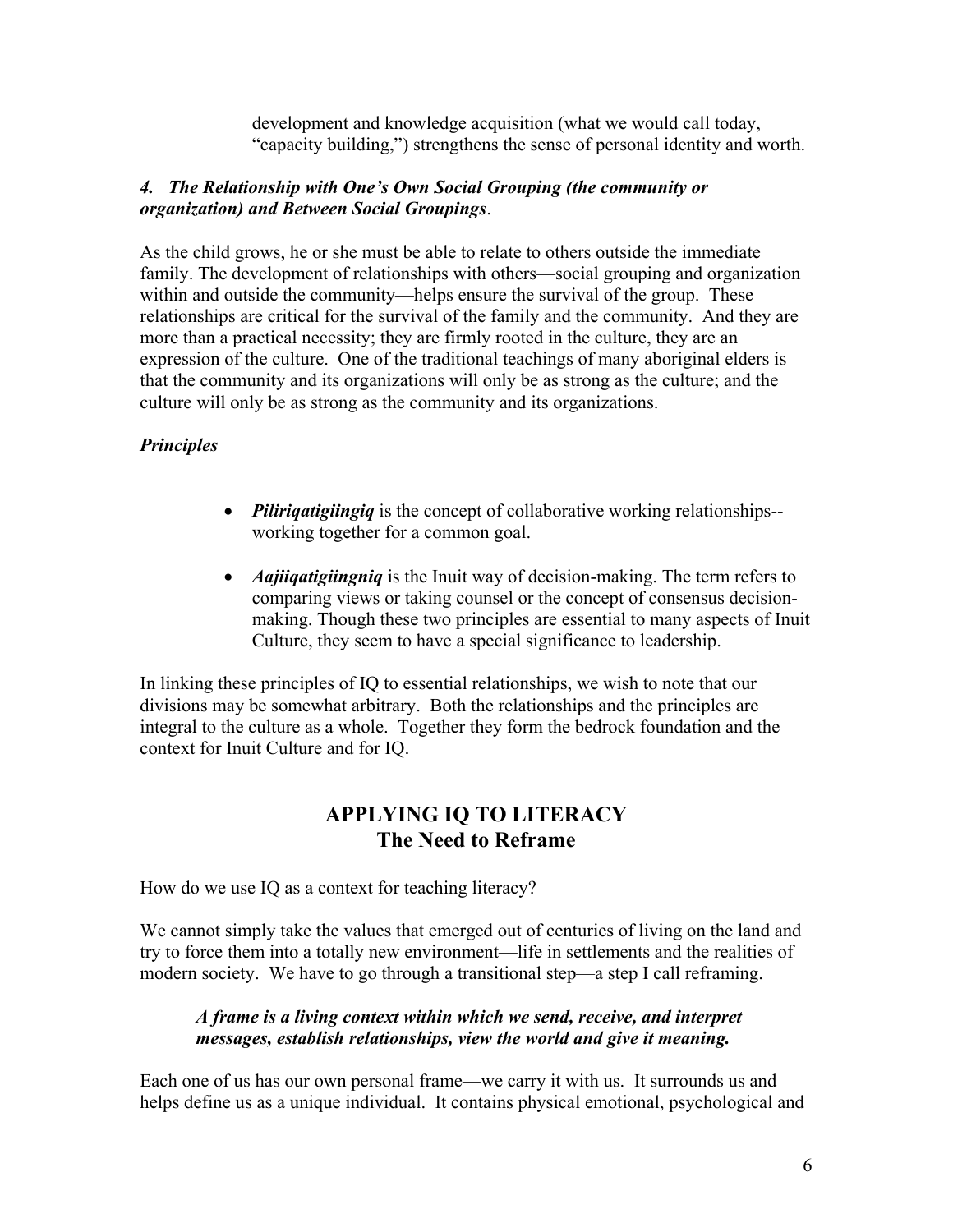spiritual elements based upon our culture, family upbringing and values, religious beliefs, education, skills and abilities, work experiences, and so forth. We use these elements within our frame to interpret the world around us and give it meaning.

When we move from one life situation to another, we learn to *reframe*. We learn to "step outside" our usual frame, examine the demands of the new environment in which we find ourselves, and adapt accordingly. And we do this both on an individual and a social or group basis. Thus, in recent years Inuit have learned to adapt to settlement life, the realities of modern technology, and the development of their own new form of government which is very different from the forms of self-governance people used when they lived on the land.

The key to successful reframing, in terms of a culture, is to find ways of bringing forth the essential elements of a culture—the primary relationships and values—and give them meaning in the new context so that they can do the same thing for the modern generation that they did for past generations. This is not an easy task because the new context often brings with it its own priorities and values. If the new context is dominated by a different culture—in the case of Inuit by the Qallunaat Culture—it tends to superimpose Qallunaat values and relationships on the Inuit Culture. (Thus, as I noted in the diagram above, the Qallunaat school systems tends to become identified as the primary form of learning and overshadows all other forms of learning.)

One of the ways of successfully reframing (and making a successful transition one context to another) is to reinterpret the new realities by broadening their scope and making them more flexible. The Government of Nunavut is presently trying to do this in a number of areas.<sup>7</sup> So how can we do this in terms of literacy?

We can do this by reframing our usual understanding of literacy—by stepping outside the narrow confines of literacy as reading and writing—and viewing it in terms of its ultimate objectives: a skill that enables people to effectively interpret and respond to the world around them. We can then link this broader understanding of literacy to the fundamental relationships within the Inuit Culture.

In the final section of this paper I will do this by broadening the definition of literacy. I'll be discussing four different types of literacy which correspond to the fundamental relationships within the Inuit culture.

- Earth Literacy
- Family Literacy
- Personal Literacy
- Community Literacy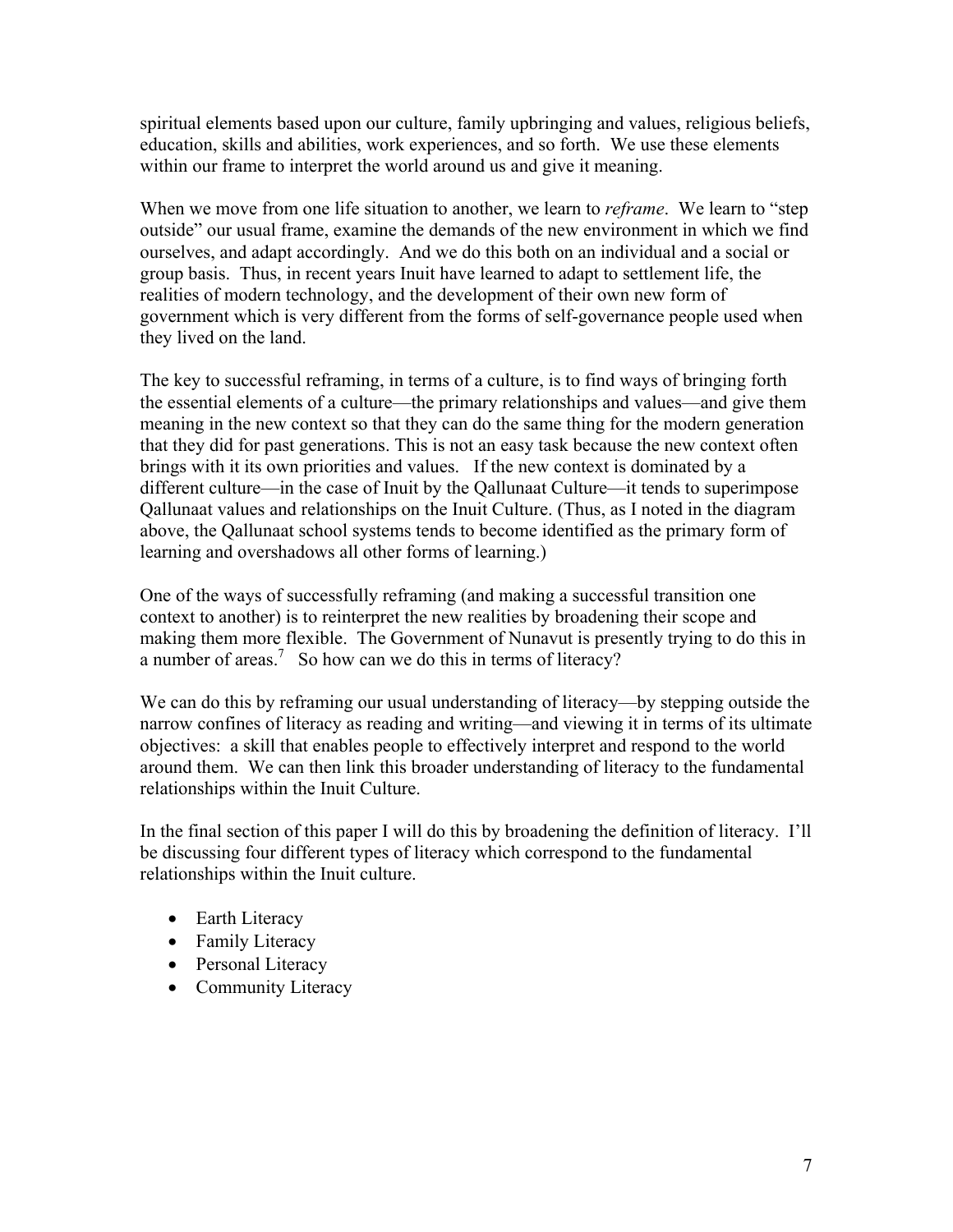### **MAKING THE CONNECTIONS IQ AS A LEARNING CONTEXT FOR LITERACY**

#### **Earth Literacy**

Several years ago I went on an Earth Literacy Retreat. It was all about learning from the universe and from the Earth through cosmology (origin stories about the beginnings of the universe, earth, and people), the development of species, the relationship of the human species to other species and to a living universe. The instructors were life scientists: ecologists, biologists, cosmologists, anthropologists, environmentalists, political activists. As I listened to the speakers, I became aware that I was listening to the same stories I heard from elders at workshops two decades ago on Baffin Island, and later from Dene elders in the western communities up and down the MacKenzie Valley.

The elders told a straightforward story.

- Each person born into this life is a unique individual with his or her own Spirit or energy force that manifests itself in one's personality or lifestyle. This Spirit confers upon the individual a role or purpose in life.
- Our primary relationship as spiritual beings is with the land. It is the gift of the Great Creator, the source of our energy and vitality--and is our guide, our teacher our provider and healer.
- We are called to live as a community— with the land and its creatures, with our families and extended families, our local communities and with people in other communities with whom we share the land.
- If the land is living, and we and our families and communities are living, then our organizations must be living. Our organizations will be health if our culture is healthy; our culture will be healthy if our organizations are healthy.
- If we are to succeed in our calling, we must find a way of realigning our primary relationships and maintain a balance of Spirit with others and with the land and its creatures.

The scientists I was listening to were communicating the same basic message, though their way of expressing it was different. The scientists would talk about our relationships to animals by talking about the similarities of our genetic coding, our DNA. They would discuss the minerals in our bodies as coming from the explosion of the stars, the creation of our planet and emerging from the crust of the earth. They would speak about maintaining a balance with nature by talking about man as part of inter-relating ecosystems. But in most respects the message was the same. The only difference seemed to be that the wisdom of the elders came from their first-hand experience on the land. Unlike the scientists, they were able to pass on survival skills.

Because families have moved in off the land, there is a real danger today that much of the wisdom and skills of the past may be lost—especially among the younger generation. The relationship with the land is so essential to the Inuit culture, it is critical that children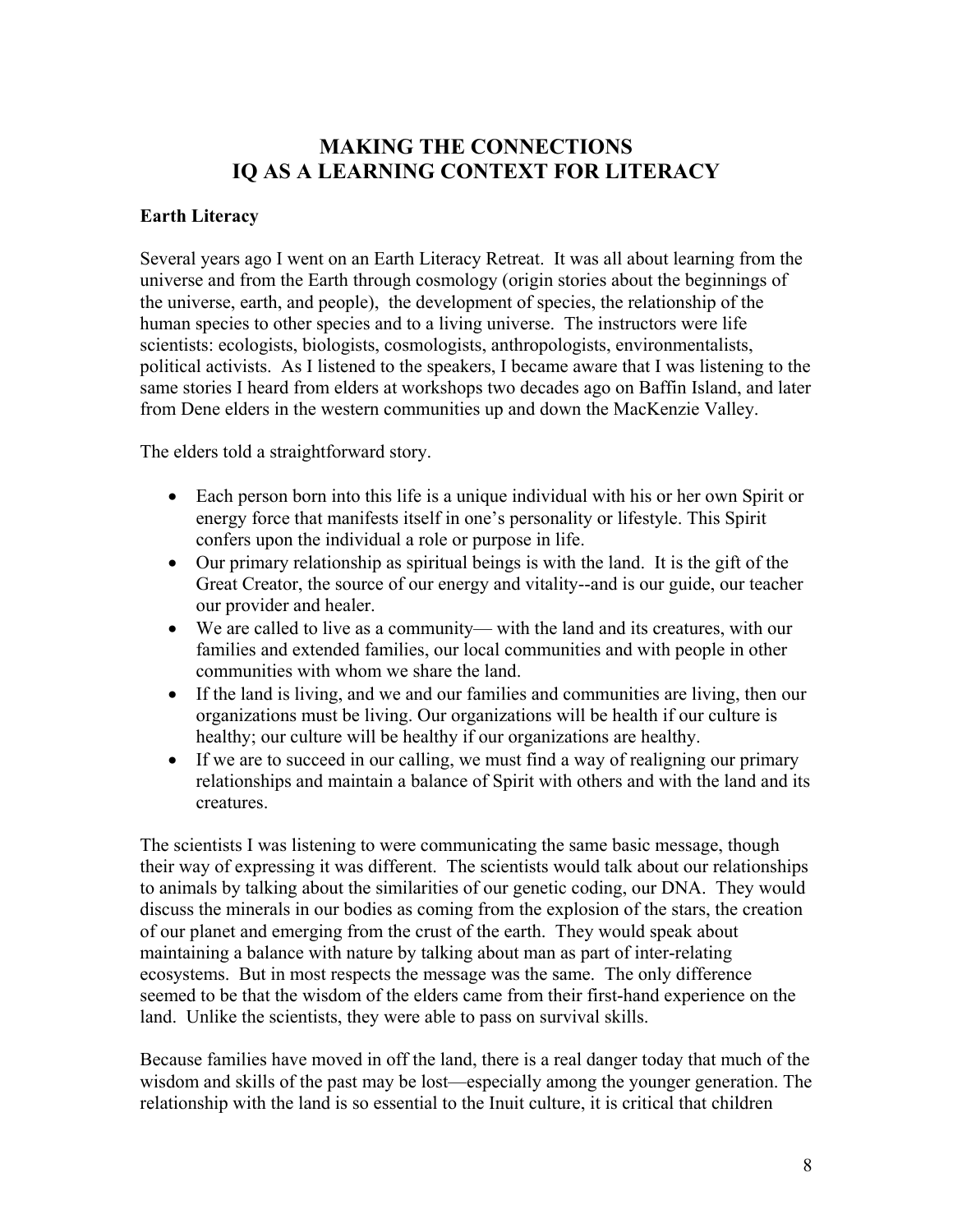learn the stories of their origins, that they have some experience living and travelling on the land, that they learn the traditional knowledge that flows from their culture and gives them a sense of their own identity.

Earth literacy is about learning from the land and developing the skills needed to survive on the land.

### **Family Literacy**

The relationship with the family is critical for the ongoing development of the Inuit culture. In almost all respects, the family comes first. It is the heath and development of the family that is the fundamental strength of the Inuit as a people.

The family environment provides the foundation for literacy. It is within this environment that children learn their first language, that they learn how to learn, that they first experience the meaning of inter-personal relationships, that they become aware of their relationship to a larger community, that they find the strength they need to venture out into a broader world.

A literate family is one that is involved in the development of children, talks to them, tells them stories, sings with them and play games, prays with them, passes on the practices of their culture, exposes them to new learning experiences. A literate family values life long learning. As family members grow and become older, it makes sacrifices so that all family members can improve their literacy skills and improve their ability to become independent. It develops a learning environment where learning is valued and respected.

In recent years many families have undergone severe strain and even breakdown as a result of severe social problems. Alcohol abuse, child abuse, family breakdown, are not uncommon. Though many of us may not normally associate literacy with health and healing, there can be little doubt that the two are inter-related. Literacy development requires a healthy family environment; and literacy development helps create a healthy family environment.

Family literacy is all about developing the capacity of family members to become literate in the full sense of the word.

#### **Personal Literacy**

Personal literacy is the ability of individuals to interpret and effectively respond to the world around them. It includes incorporating values from the culture, as well as learning the skills required to survive and flourish in the modern wage economy. In a sense, the Inuit of today have to be able to live in two cultures. In the West the Dogrib refer to this phenomenon as becoming "strong like two peoples." Specifically in modern society it means acquiring the ability to read, write and handle numbers, as well as acquiring those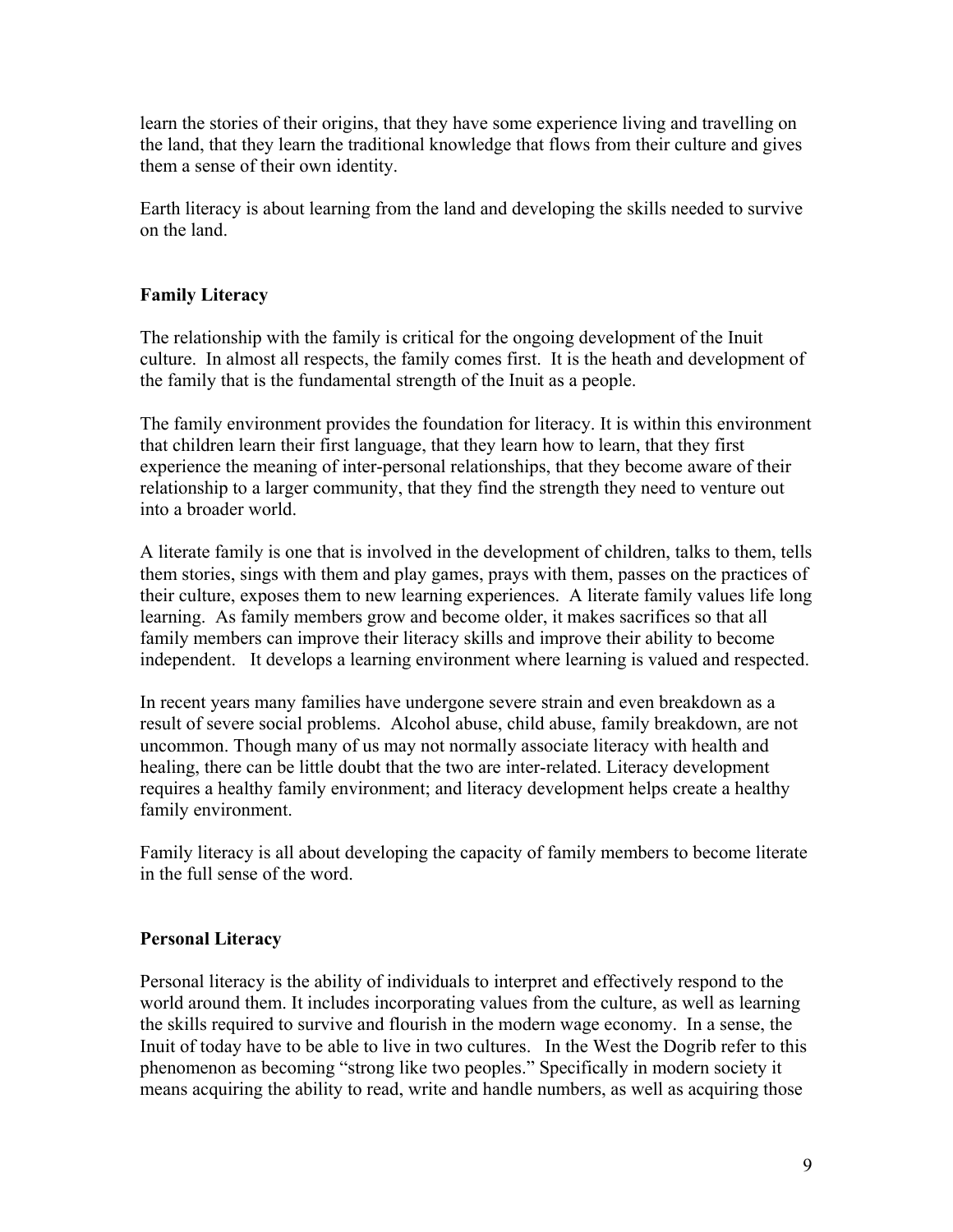skills that are specifically needed in the modern work place. Chief among these is undoubtedly the requirement to become "computer literate."

In a rapidly changing world, where most people can expect to have several careers, basic literacy is not enough. Individuals must become truly literate—able to continually interpret and adapt to the world around them as that world continually changes. Thus literate is not a defining moment—a magical border that one crosses and instantly becomes "literate" when one can read or write. It is an ongoing life-long process.

As we ponder the reality of personal literacy, we note two trends in communities. There area number of individuals returning to school—individuals in their 20, 30s and 40s who may never have had the benefits of an education and or who dropped out of school. They can see the relationship between literacy, ongoing education and employment. But there are many other young people who continue to drop out of school, and because of the realities of modern life, may be preparing themselves for long-term dependency on government. It is this group that is the major challenge for those committed to fostering and promoting literacy

What is the essence of personal literacy? It seems to be the desire of individuals to take control of their lives and to develop through hard work and discipline the skills required to "make it" in the modern world. No one can give literacy to another person. People "become literate" by developing their capacity to interpret and respond to the world around them.

### **Community Literacy**.

Perhaps more than any other vehicle, the recent movie *Atanarjuat—The Fast Runner* has illustrated the importance of being able to enter into relationships with members of the extended family. It describes in graphic detail the problems that arise when relationships break down. Though the movie was set in historical times, the situation is not dissimilar today. Survival depends upon the ability to enter into meaningful relationships with other groups—whether those other groups are other aboriginal organizations, communities, governments, or corporations.

Community literacy is not simply the place where literacy activities take place. It is the "stuff "of literacy—the curriculum if you will. It is about developing the ability to "read' and respond to the realities of community life. In today's terms it is still about the ability of communities to survive and enable residents to live independent lives, to speak out and represent their own best interests. It is about helping create the kind of environment physical, economic social spiritual and cultural—that the community needs for its survival

Community literacy is very about developing leaders—skilled leaders that are trustworthy and accountable. Since so much of community life focuses upon organizations, it is about creating healthy organizations that are confident and able to enter into relationships with other organizations and groups for mutual gain. And it is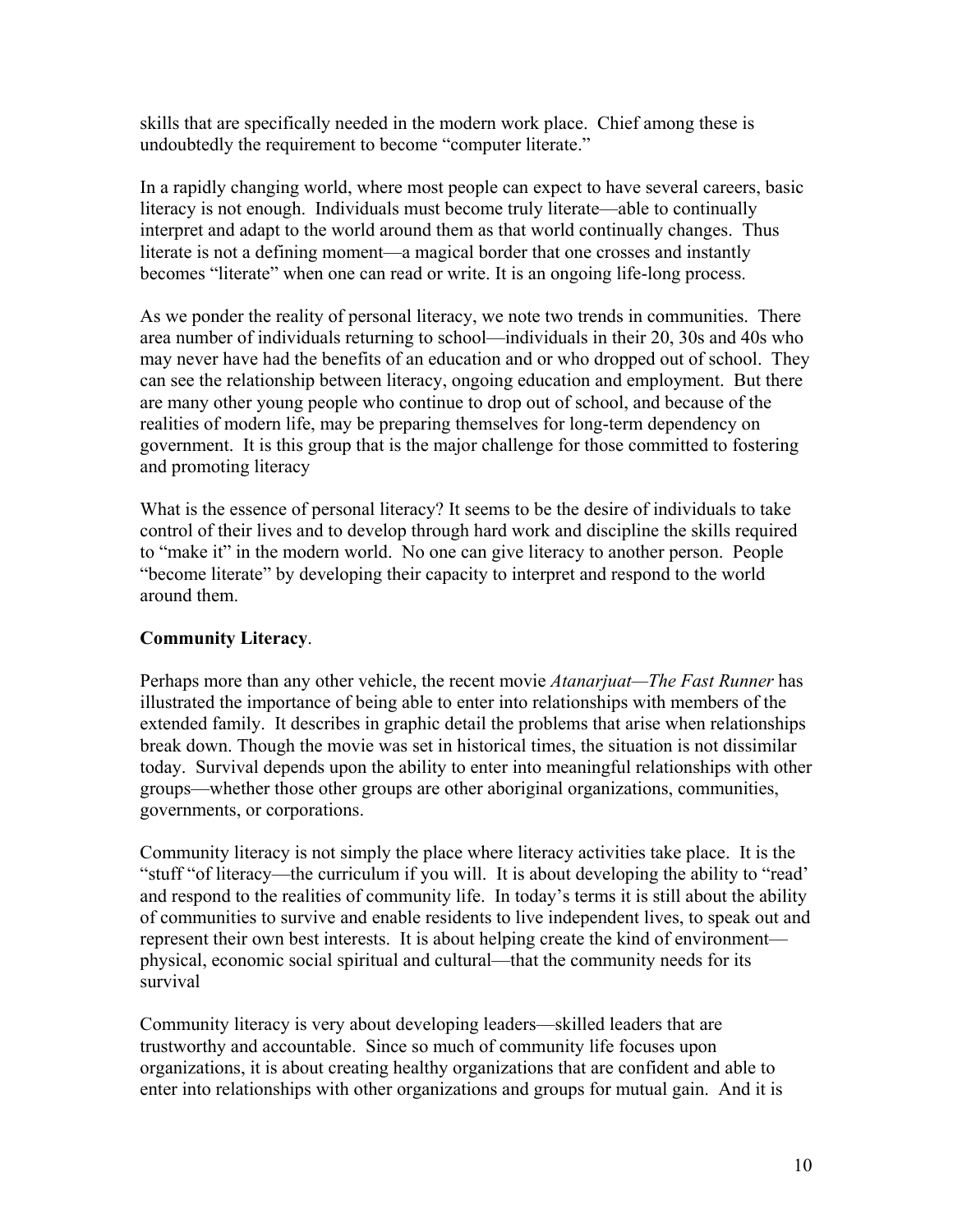about ensuring that leaders and the organizations they develop are culturally responsive: that they sustain and strengthen the primary relationships of Inuit life.

## **CONCLUSION**

In this paper I have shown how IQ can be used as a foundation and learning context for literacy. I began by deepening our understanding of the nature of literacy and then by fleshing out the full implications of IQ. Then I showed the linkages.

I realize that this paper only touches the surface of a major challenge. I have not taken the discussion down to the level of how, precisely to use IQ as a basis for literacy development. This task I leave to others. But I do believe that the fundamental relationships of the culture and the principles of IQ can provide a wealth of material for creating a culturally relevant learning context.

Today, with literacy as with other realities in the new Nunavut Territory, residents have come to a fork in the road. They can pursue the path of the dominant culture and look upon literacy as a way to "make it" in the Qallunaat world. Or they can take the more difficult but ultimately more fruitful path of developing literacy in the context of their own culture and traditional knowledge. Whatever path they take, the decisions they make will ultimately become the Inuit Qaujimajatuqanginnut for future generations.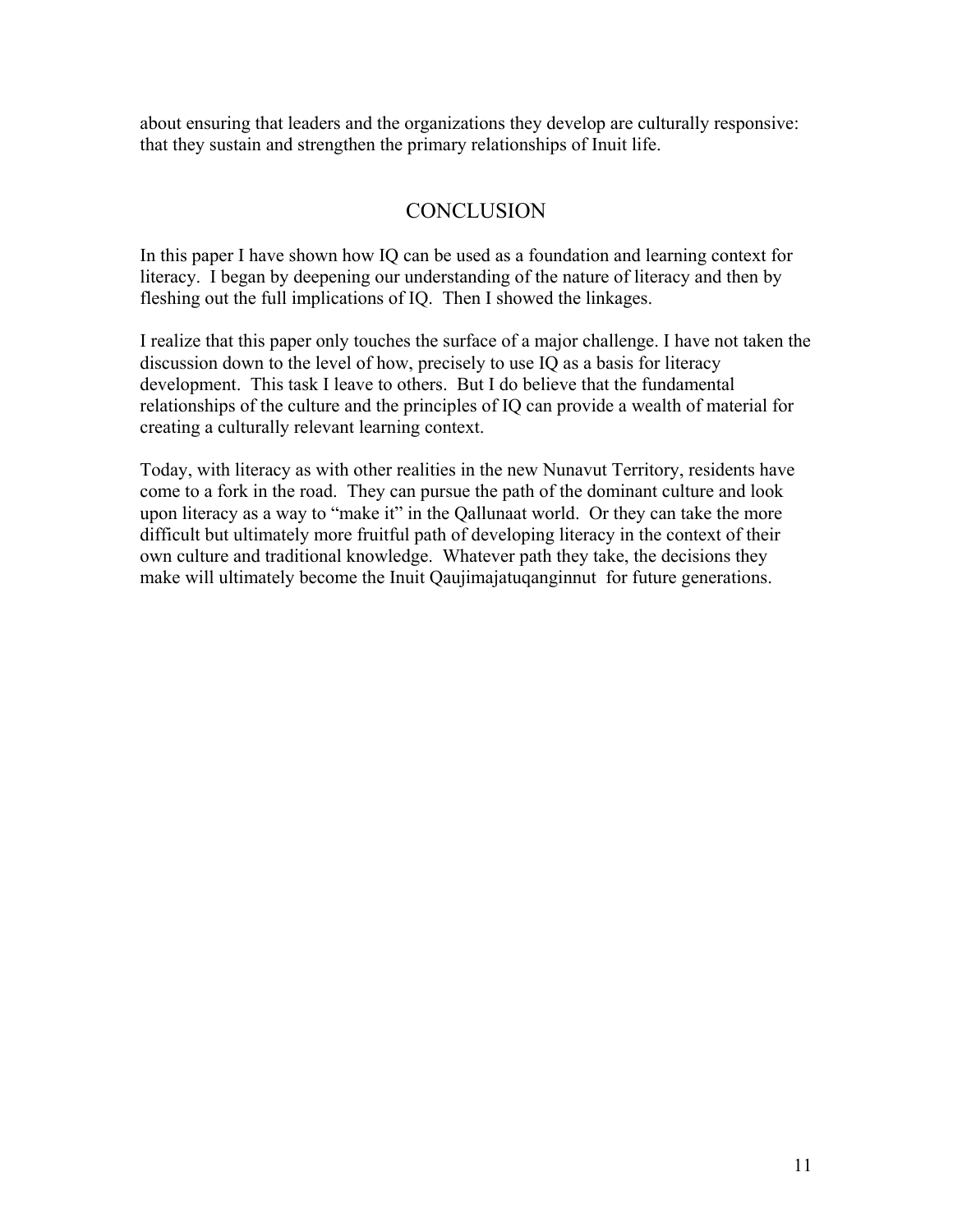#### **Notes**

 $\overline{a}$ 

<sup>2</sup> The term "Quallunaat Culture" refers to the Euro-Canadian Culture—the culture of the predominant non-Inuit people living in the North

<sup>3</sup> These community committees have emerged in recent years and are part of what the Qallunaat Culture calls an "alternative justice system"--alternative to the Criminal Justice System with its police, courts, lawyers and correctional institutions. But Inuit tend to think of them as a revival of a traditional form of justice. It is based upon a philosophy of healing and restorative justice (restoring relationships with the community caused by the offender and the offence) as opposed to punishment. These committees enable community residents to address many of their own local problems, mostly with younger offenders, in a culturally relevant manner.

. 4 The Nunavut government is pursuing this strategy on a number of fronts including efforts to make Inuktitut the language of government, support programs for hunters and trappers, support for elders programs, support for Community Justice Committees and an overall effort to include IQ in the day to day workings of government.

 $<sup>5</sup>$  I am indebted to Jaypeetee Arnakak for these principles and for his various articles</sup> explaining IQ. They have been most helpful. See, his article "What is Inuit Qaujimajatuqangit: Using Inuit Family and Kinship Relationships to Apply Qaujimajatuqangit." in the August 25, 2000 edition of the *Nunatsiaq News*.

<sup>6</sup> "Inuit emphasize that the core of the relationship between humans and animals is human recognition that an equity exists with animals as participating members of a shared environment…Through a life that unifies the land, the animals and the community past and present, the Inuk hunter acquires, reconstructs, and lives out a world-image which provides both security in his own identify and direction for his behaviour. He does not hunt only to eat, but also to structure his community, and ultimately to build a cognitive model of the world by which he is defined and directed. To be *inummarik (*the process of becoming a genuine person*),* is to be actively engaged in lifelong cycles of interaction with, and cognitive interpretation of, the human and the non-human environment." Arlene Stairs and George Wenzel, "I Am I And the Environment: Inuit Hunting,

<sup>&</sup>lt;sup>1</sup> I am indebted to the Board and Staff of the Nunavut Literacy Council for the workshop discussion that gave rise to this paper. I have worked with Council a number of times over the past few years. In my opinion they are on the leading edge of literacy development especially in a cross-cultural context. Those interested in knowing more about the Nunavut Literacy Council should contact: Kim Crockatt, Executive Director, Nunavut Literacy Council, Box 1049, Cambridge Bay, Nunavut X0B 0C0. Telephone: (867) 983-2678. Email: [kimcr@polarnet.ca](mailto:kimcr@polarnet.ca)